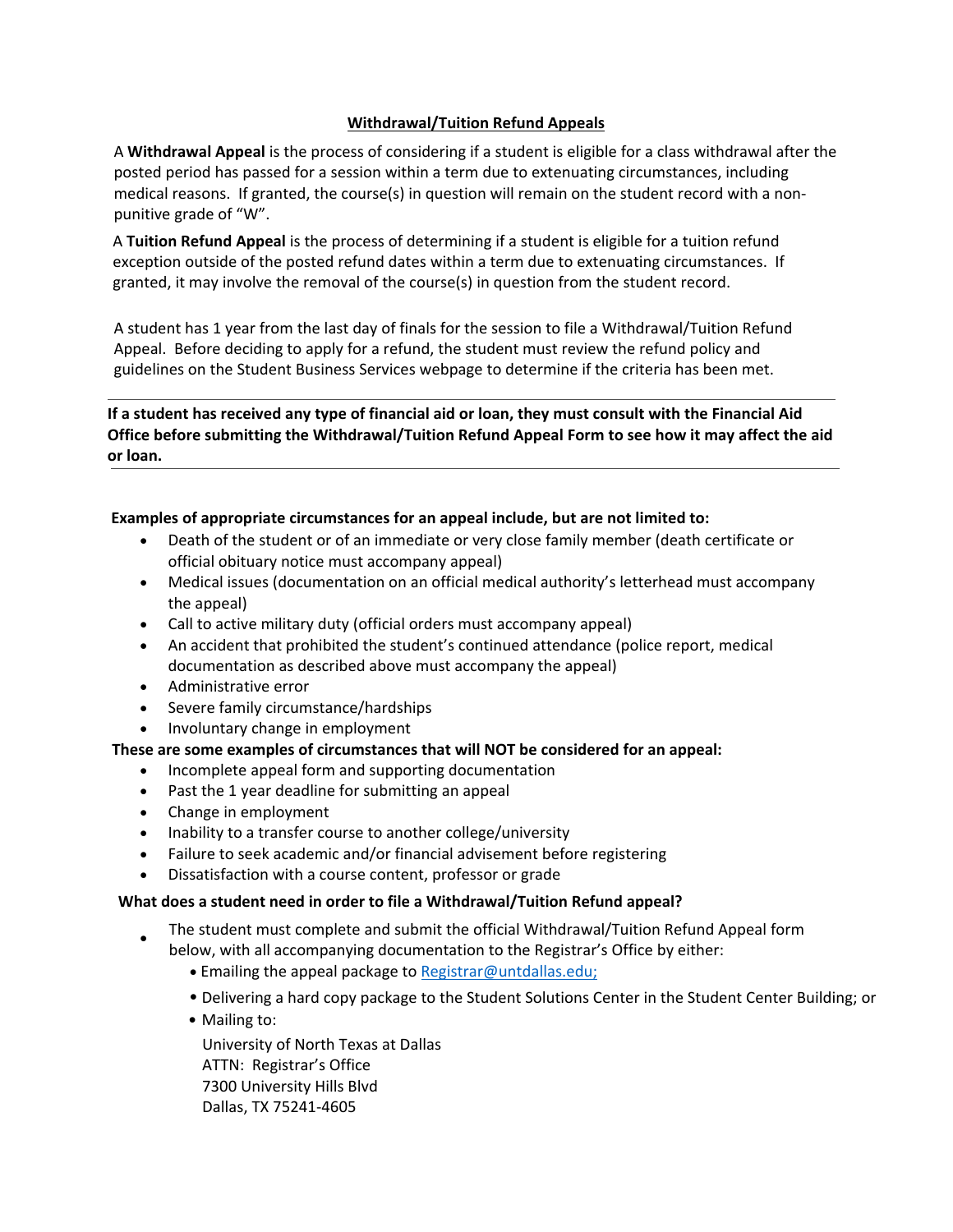**All appeals must be submitted in one of the ways listed above. The Withdrawal/Tuition Refund Appeals Committee does not take phone calls or schedule one on one appointments.** 

**Each appeal is reviewed by the committee within 30 days of receipt. A student submitting an appeal will be notified via email of the final decision of the committee.**

**All decisions of the committee are final.**